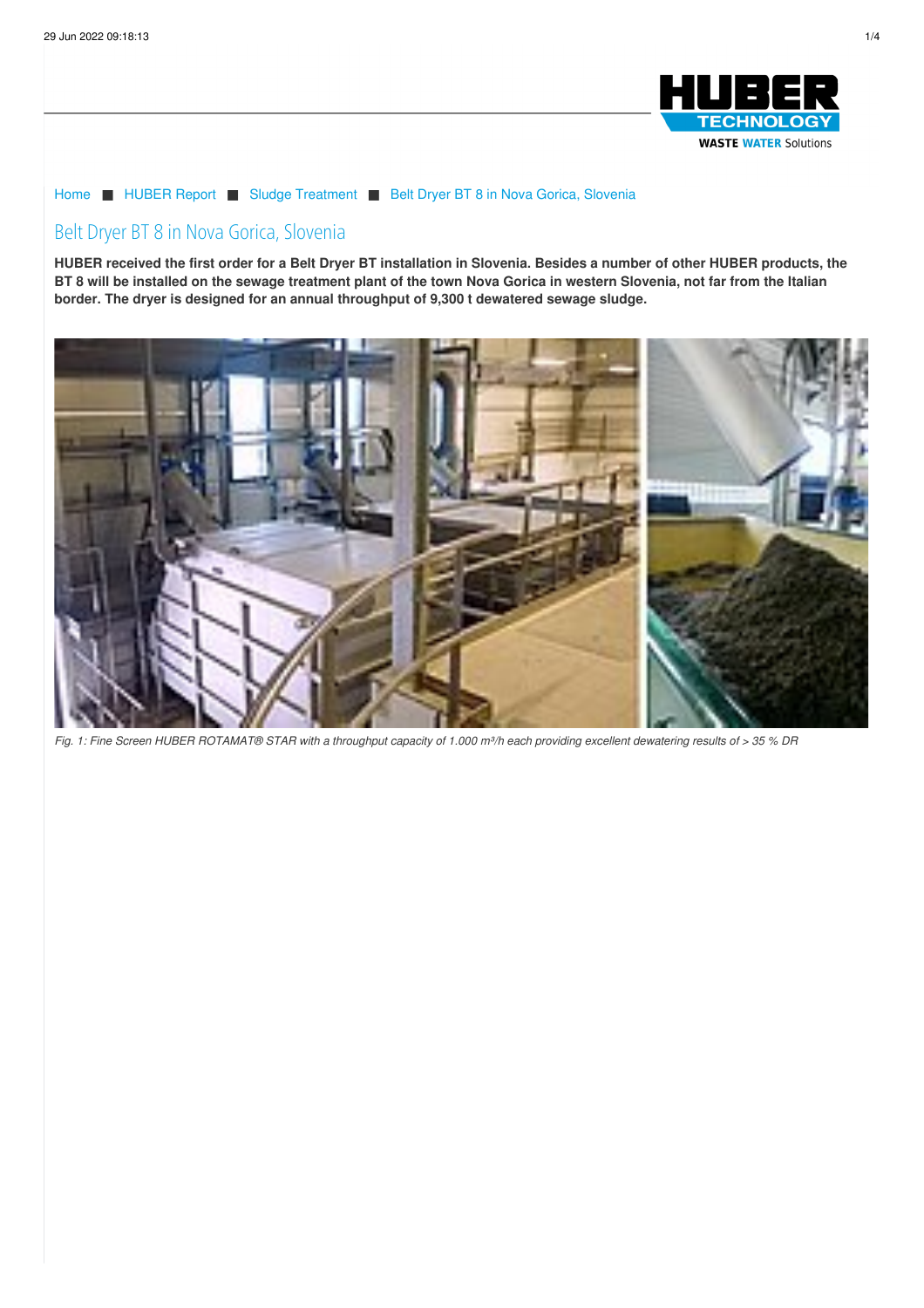

Fig. 2: HUBER Belt Dryer BT 8

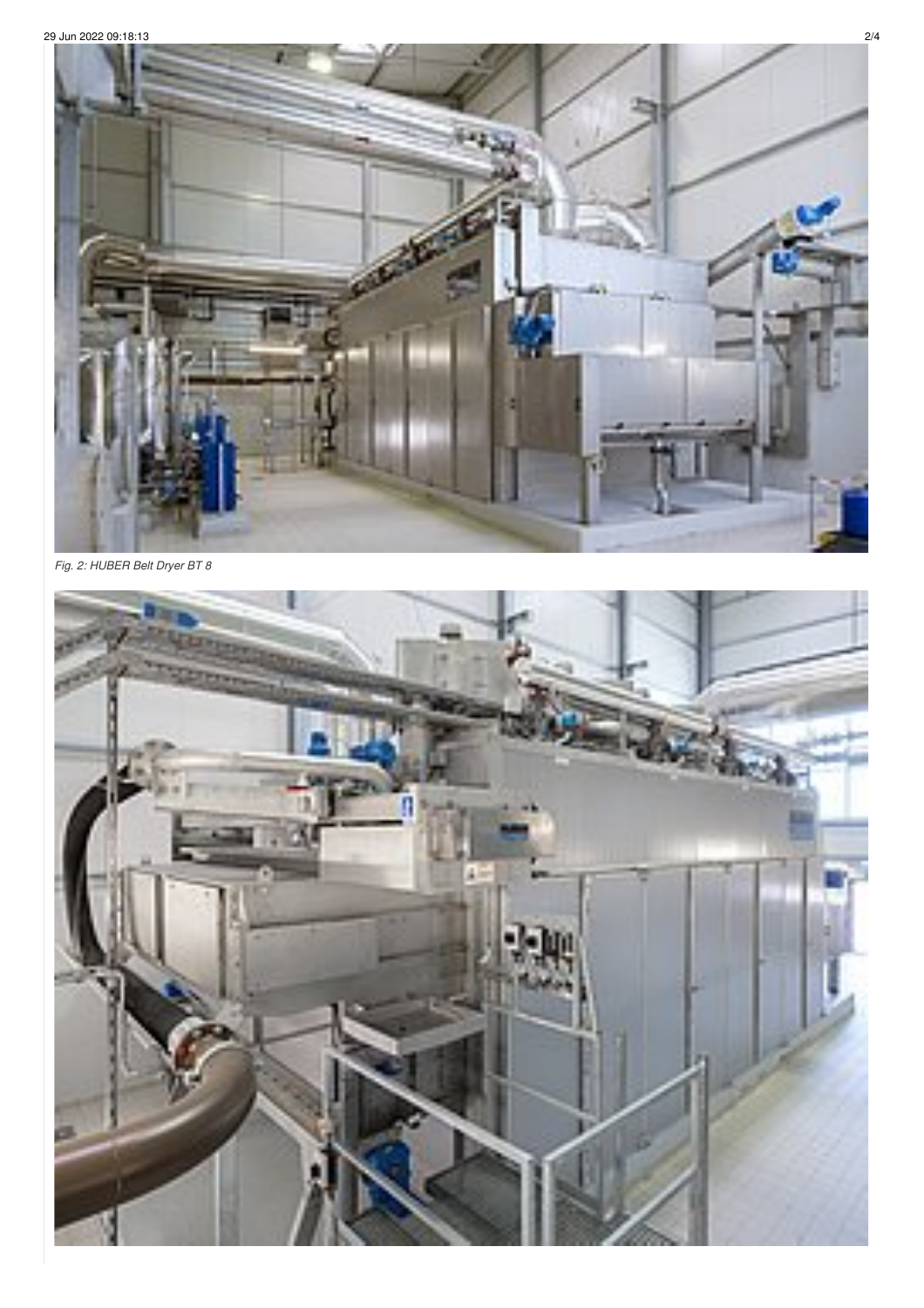In summer 2014, HUBER received the order to supply the complete equipment for mechanical wastewater treatment and sludge treatment. The mechanical equipment comprises two coarse screens type HUBER Multi-Rake Bar Screen RakeMax®, two fine screens type HUBER Fine Screen STEP SCREEN® SSF-HE with 6 mm bar spacing and three fine screens type HUBER Perforated Plate Screen ROTAMAT® STAR 1800 with 1 mm perforation.

When planning the three-stage preliminary treatment system, which is to protect the downstream membrane filtration plant, the end customer relied on HUBER's positive long-term experience in the Slovenian market. Two HUBER Sludge Acceptance Plant ROTAMAT® Ro3.1 units, one HUBER Screenings Wash Press WAP® 4 and one HUBER Coanda Grit Washer RoSF4 complete the range of HUBER products installed in this complex plant.

The sludge treatment plant is equipped with two HUBER Screw Press RoS3Q 800 units for sludge dewatering and a HUBER Belt Dryer BT 8. Both plant components ensure that the sludge from the membrane biology is first dewatered to about 20 % and then dried to > 90 % DR.

The BT 8 belt dryer is operated with a flow temperature of 140 °C. The dryer thus achieves a water evaporation of just over a ton per hour on a comparatively small drying surface. The electric power that is necessary for drying is only 57 kW per kg water evaporation. This extremely low value is achieved through the dryer's unique HELIX air-flow routing system which ensures that maximum air saturation is achieved and minimizes the volume of air required for drying. This has a very positive effect on power demand as the ventilators are the major power consumers in a drying plant.

Furthermore, the BT dryer is equipped with a heat recovery system which recovers the heat that is released as the vapours condensate and makes it available to be utilized for heating purposes on the sewage treatment plant. The useful heat energy generated from condensation amounts to up to 450 kW. This reduces operating costs and helps reduce  $CO_2$  emissions.

## Facts and figures – HUBER Perforated Plate Screen ROTAMAT® STAR

- Maximum flow rate each: 1,000 m<sup>3</sup>/h
- Perforated plate: 1 mm
- Dewatering result: > 35 % DR

## Facts and figures – HUBER Belt Dryer BT

- **Site: Nova Gorica, Slovenia**
- Size: BT 8
- Dryer length: 11 m
- Water evaporation: 964 kg/h
- Throughput: 9,300 t/a (1,240 kg/h)
- Operating time: 7.500 h/a
- Drying: from 20% DR to 90% DR
- Heat source: gas boiler, 140 °C

#### **Related Products: [HUBER](/products/sludge-treatment/sludge-drying/huber-belt-dryer-bt.html) Belt Dryer BT**

#### **Related Solutions:**

- [Medium-Temperature](/solutions/sludge-treatment/sludge-drying/middle-temperature-drying.html) Belt Dryers
- HUBER Solutions for efficient Sludge [Treatment](/solutions/centralized-wastewater-treatment/sludge-treatment.html)

Adresse / address: HUBER SE · Industriepark Erasbach A1 · 92334 Berching · Germany · Telefon / phone: +49-8462-201-0 · Fax / fax: +49-8462-201-810 e-mail: info@huber.de · Internet: http://www.huber.de Sitz der Gesellschaft / Headquarters: Berching · AG Nürnberg / Register of companies: HRB 25558



Vorstand / Board: Georg Huber (Vorsitzender / CEO), Dr.-Ing. Oliver Rong (stellvertretender Vorsitzender / Vice CEO), Dr.-Ing. Johann Grienberger, Rainer Köhler Aufsichtsratsvorsitzender / Chairman of the Supervisory Board: Alois Ponnath LISt (VAT)-IdNr : DF 812353219 Bank: HypoVereinsbank Nürnberg (BLZ 760 200 70) 5 008 409 · SWIFT-BIC: HYVEDEMM460 · IBAN: DE 30 7602 0070 0005 0084 09